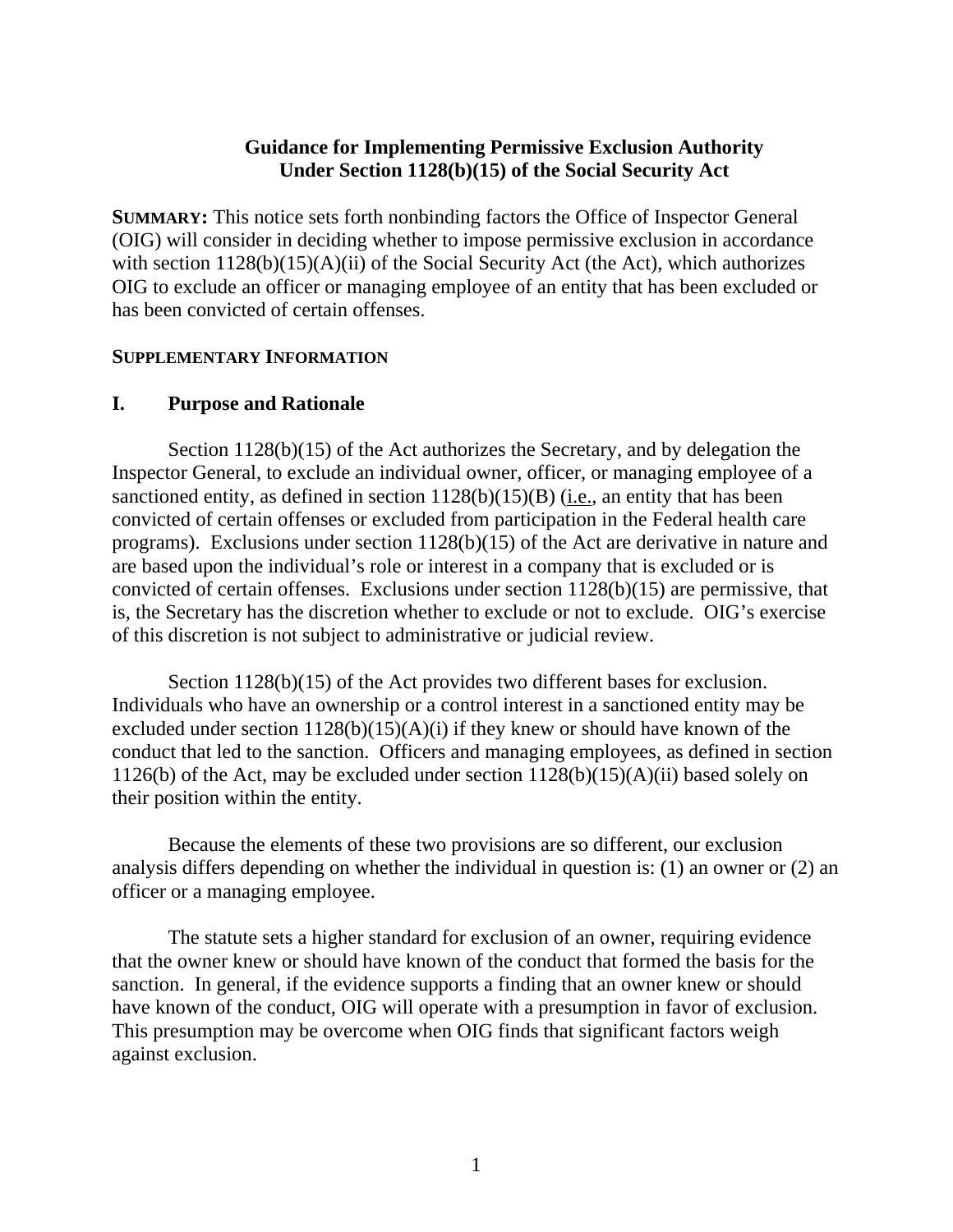With respect to officers and managing employees, the statute includes no knowledge element. Therefore, OIG has the authority to exclude every officer and managing employee of a sanctioned entity. A "managing employee" is defined as an individual (including a general manager, a business manager, an administrator, or a director) who exercises operational or managerial control over the entity or who directly or indirectly conducts the day-to-day operations of the entity. While OIG does not intend to exclude all officers and managing employees, when there is evidence that an officer or a managing employee knew or should have known of the conduct, OIG will operate with a presumption in favor of exclusion. As with the presumption relating to owners, the presumption may be overcome when OIG finds that significant factors weigh against exclusion.

OIG will consider the factors set forth below in deciding whether to exclude an officer or a managing employee in the absence of evidence that the person knew or should have known of the misconduct. We believe that these factors will serve a number of useful purposes: (1) they will allow for the development of effective investigations and investigative plans by OIG and its law enforcement partners, (2) they will establish and publicize a framework that will serve as a basis for OIG's permissive exclusion decisions, (3) they will allow for the appropriate allocation of OIG's finite resources to actions that have the most remedial and deterrent effect, and (4) they will positively influence individuals' future behavior and compliance with Federal health care program requirements by holding individuals accountable for misconduct within entities in which they are in positions of responsibility.

These factors are internal agency guidelines that may be subject to modification at any time. They are not intended to limit OIG's discretionary authority to exclude individuals or entities that pose a risk to Medicare and other Federal health care programs or program beneficiaries, nor do they create any rights or privileges in favor of any party. Further, these factors do not supplant or modify, in any way, the OIG regulations, codified at 42 CFR part 1001, governing program exclusions.

These factors were derived from multiple sources, including: (1) the regulations governing exclusions under sections 1128(b)(15) and 1128A of the Act (42 CFR parts 1001 and 1003); (2) the factors for implementation of permissive exclusion under section 1128(b)(7) (62 Fed. Reg. 67392 (Dec. 17, 1997)); (3) the responsible corporate official doctrine established in case law, including *U.S. v. Park*, 421 U.S. 658 (1975); and (4) decisions of the Departmental Appeals Board in exclusion matters.

### **II. Factors To Be Considered in Implementing OIG's Permissive Exclusion Authority Under Section 1128(b)(15)(A)(ii)**

OIG may use the following factors to determine whether to impose a permissive exclusion under section  $1128(b)(15)(A)(ii)$  of the Act in a particular case. They are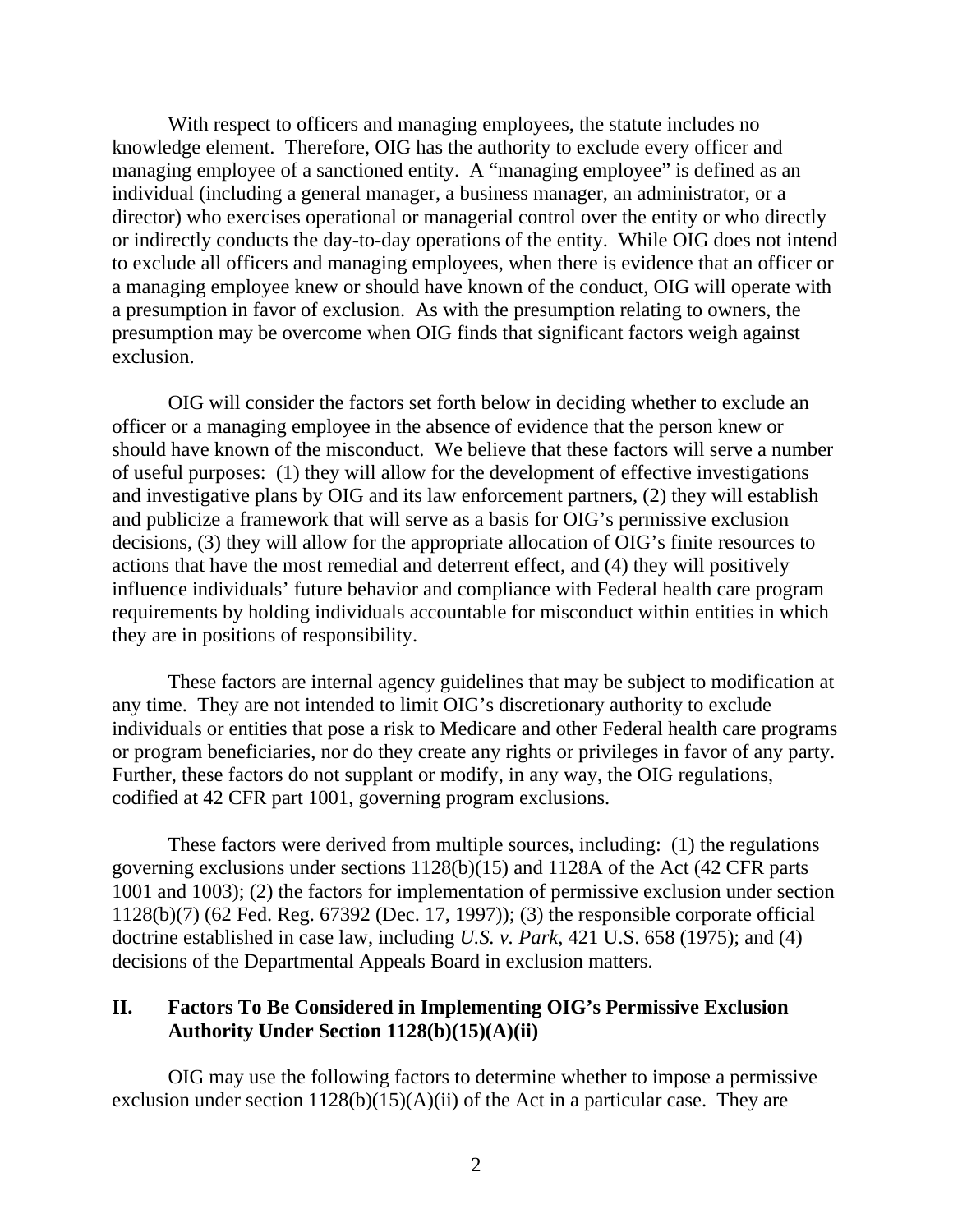informal and nonbinding. The presence or absence of any or all of these factors does not constitute the sole grounds for determining whether OIG will pursue exclusion.

When considering whether to exclude an individual under section 1128(b)(15), OIG will consider the basis for the criminal conviction and/or exclusion of the entity, as well as any other conduct that formed the basis for criminal, civil, or administrative investigations, cases, charges, or resolutions. In addition, OIG will consider matters that involve entities that are or were related to the convicted or excluded entity. For example, OIG will consider the conduct alleged by the Government in a civil False Claims Act settlement with a corporate parent of the convicted or excluded entity. As used in the following factors, the term "misconduct" includes the factual basis for the criminal conviction or exclusion that underlies the potential 1128(b)(15) exclusion as well as any other conduct OIG considers relevant, including allegations in criminal, civil, and administrative matters involving the convicted or excluded entity or any related entity.

## *A. Circumstances of the Misconduct and Seriousness of the Offense*

- sanctioned? What were the nature and scope of any other relevant misconduct? 1. What were the nature and scope of the misconduct for which the entity was At what level of the entity did the misconduct occur (e.g., violation by one field employee of company policy versus headquarters' involvement and/or direction)?
- 2. What was the criminal sanction imposed against the entity (or related entities) or any individuals? What was the amount of any criminal fine, forfeiture, or penalty imposed? What was the amount of any civil or administrative payment regarding related or similar issues? What was the length of any period of exclusion imposed?
- 3. Was there evidence that the misconduct resulted in (1) actual or potential harm to beneficiaries or other individuals or (2) financial harm to any Federal health care program or any other entity? If financial loss to the programs or other persons occurred, what was the extent?
- 4. Was the misconduct an isolated incident or part of a pattern of wrongdoing over a significant period of time? Has the entity previously had similar problems with OIG, the Centers for Medicare & Medicaid Services or its contractors, or any other Federal or State regulatory agency? What was the nature of these problems?

# *B. Individual's Role in Sanctioned Entity*

1. What is the individual's current position? What positions has the individual held with the entity throughout his or her tenure, particularly at the time of the